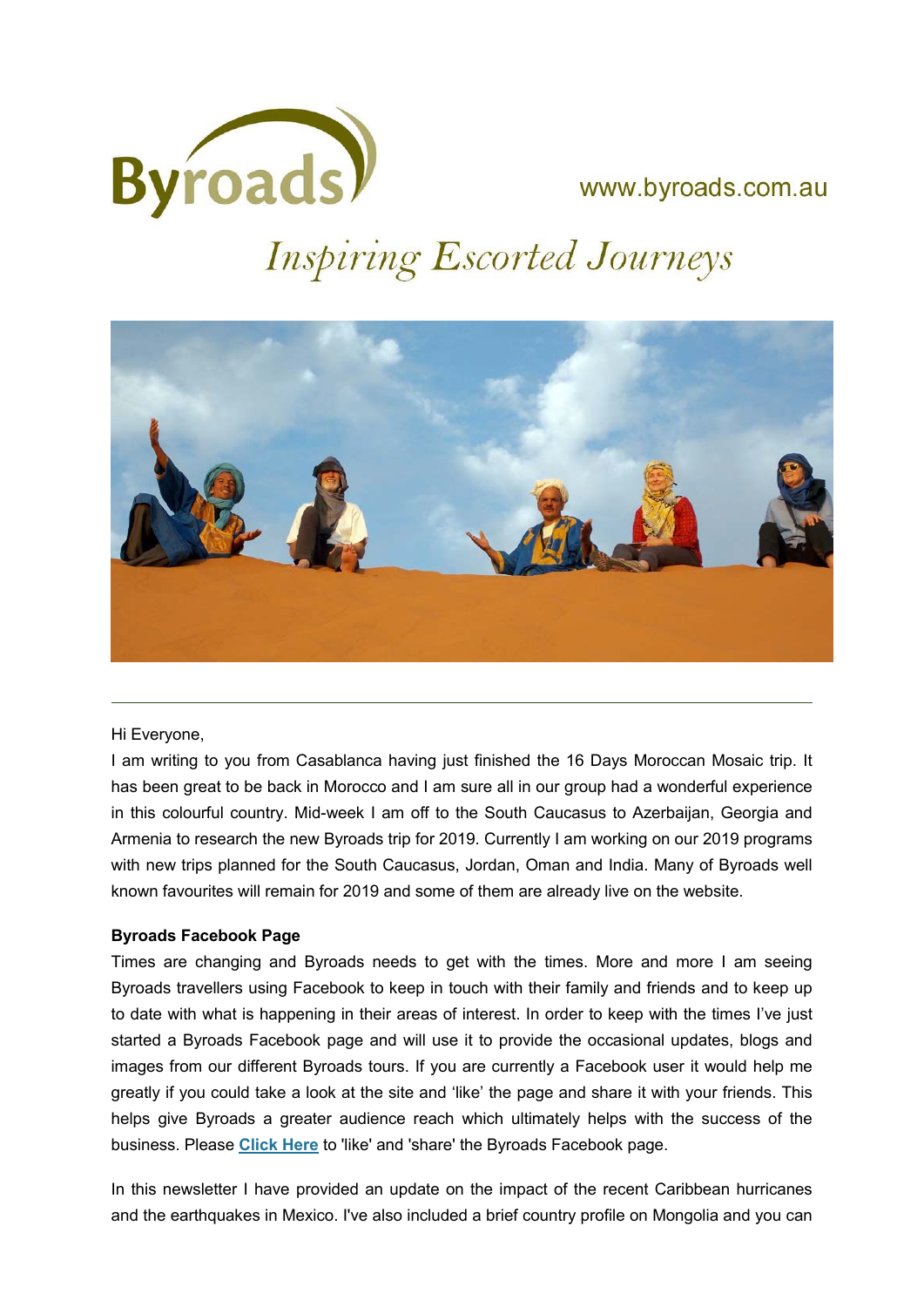learn about 'Casas Particulares' in Cuba. Sharon Goddard from Canberra who recently travelled with Byroads on the September 2017 'Moroccan Mosaic' has also written a few words to share with you about her trip.

Best wishes,

Steve

## **Moroccan Mosaic September 2017 - by Sharron Goddard**

This was my second trip to Morocco with Byroads and my fourth trip with them overall. Yep – they're that good! So it was lovely to revisit some favourite places and faces, and discover new ones. With our tour leader Steve, local guide Mohammed, and driver Abdullah, the trip went without a hitch (that we were aware of anyway), and I thank them dearly for making it such a wonderful and memorable experience.

The riads and Kasbah accommodation are a real highlight and a great way to immerse yourself into Moroccan hospitality and culture, and which you can only really do in small groups. We visited amazing places well off the beaten track such as the ancient Tafilalt village of Ksar Maadid, where our local guide invited us for tea at his house. We stopped to taste the local honey for sale at the side of the road in the middle of nowhere, dined at local restaurants with authentic Moroccan food, and made our own discoveries during the frequent periods of free time to wander the souks and narrow streets of towns like Chefchaouen, the labyrinth of the Fes medina, and Le Jardin Marjorelle in Marrakech - which was not on the itinerary but well worth the visit.

With shopping you're spoilt for choice and haggling the price is expected and fun – we got quite good at it! A Bedouin carpet seller in Ait Benhaddou let us take his carpets then travelled the way to meet us near Marrakech to get internet connection for his credit card machine. That is dedication for a sale – and we really wanted those carpets! That's not to say we weren't connected – all the places we stayed had free sign-in wifi for guests.

The camel ride in the Sahara and watching the sunset from on top of a huge sand dune is a magical experience I'll never tire of - which may sound a bit clichéd but it really is special. No matter how many times you visit, Morocco will always fascinate, delight and surprise.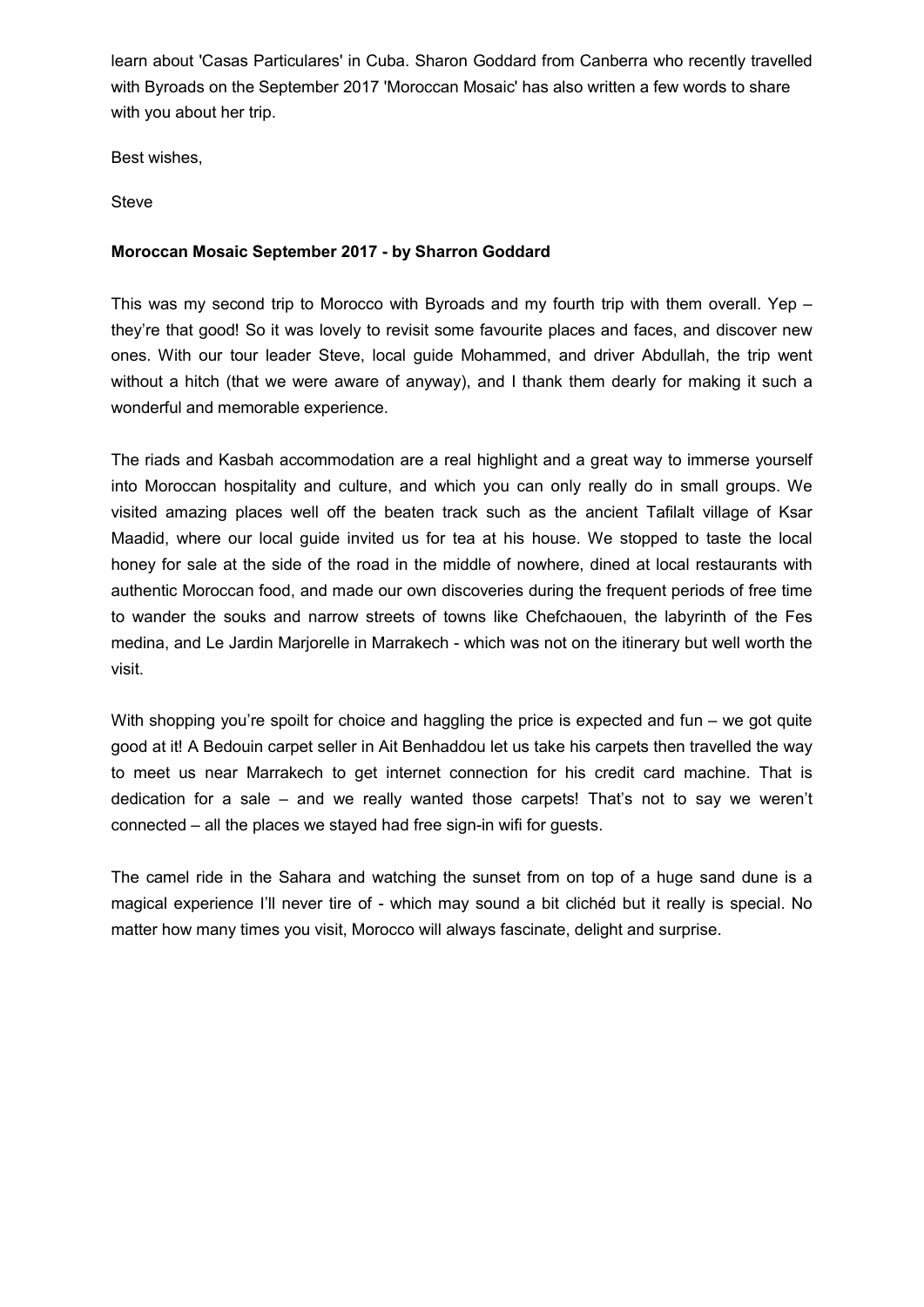

#### **Country Profile – Mongolia**

Mongolia is a vast landlocked country nestled between two giants, China and Russia. Historically known as Outer Mongolia it's not be confused with the province of Inner Mongolia which is part of modern day China**.** The country's enormous expanse links land and sky and it is one of the last few places on earth where nomadic life is still a living tradition. With only 1.8 people per square kilometre it is one of the least densely populated countries in the world. It is this majestic and vast emptiness that is its enduring appeal, bringing the intrepid traveller into close communion with nature and its nomadic inhabitants.

Ulaanbaatar is the country's capital. Located in the centre of the country the city is set around the giant Genghis Khan Square, named after the ruthless founder of the 13th century Mongol Empire. Soviet control in the 20th century led to a religious purge and the city is dominated by several large Soviet-era buildings.The city is home to the restored 1830 Gandantegchinlen Buddhist Monastery as well as the best museums displaying historic and ethnographic artefacts.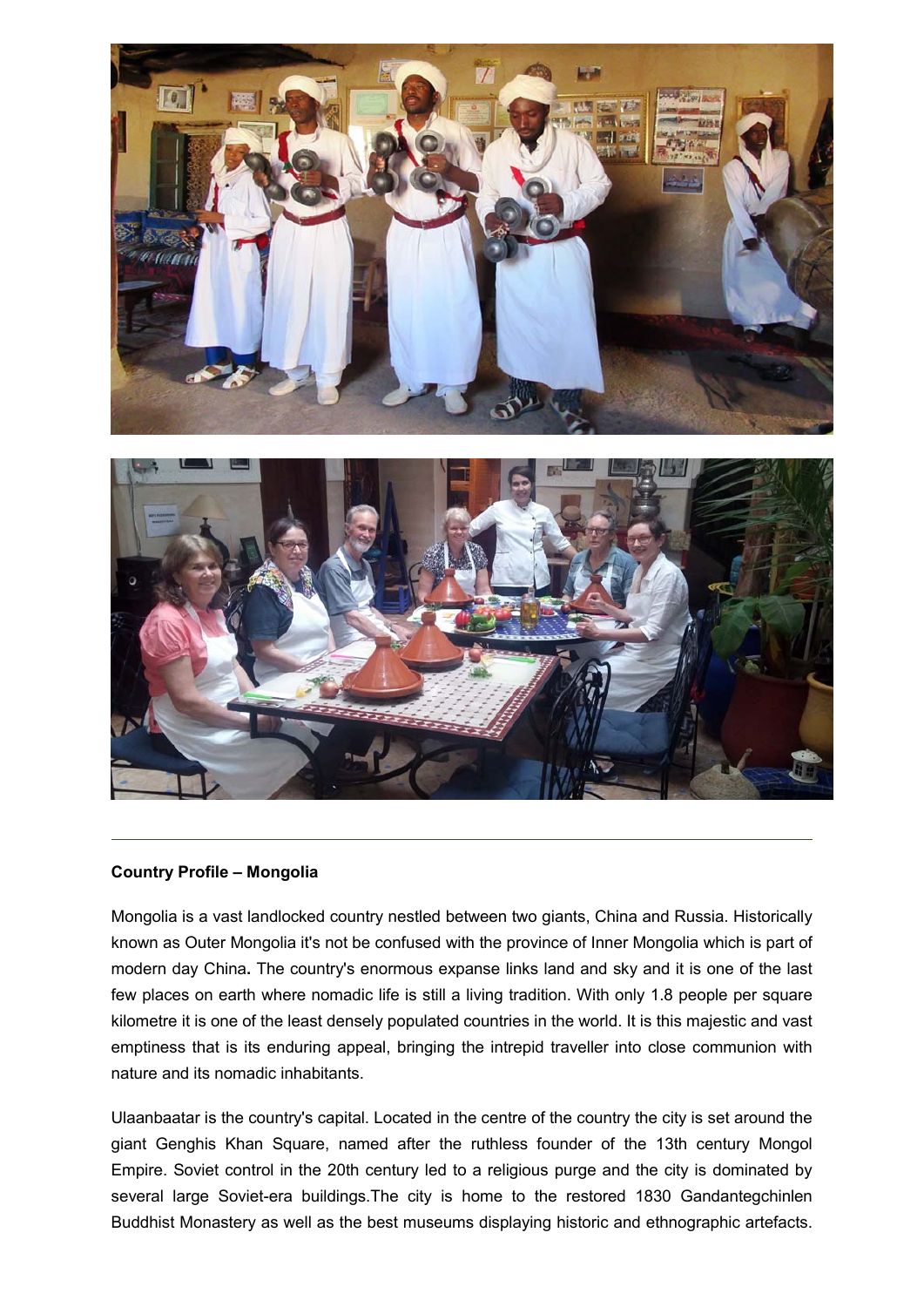South of the city are the Bogd Khan Mountain and the ruins of 18th Century Manzushir Monastery. Central Mongolia also encompasses Karakorum, the 13th century capital established by Genghis Khan. Northern Mongolia contains the country's deepest lake Khovsgol Nuur and the Amarbayasgalant Monastery which dates from early 18th century. The south is defined by the Gobi Desert, which includes the Three Beauties peaks; Yolyn Am, a deep gorge with ice; and the Flaming Cliffs, where dinosaur fossils have been found. The remote west is home to the Altai Tavan Bogd National Park and its dramatic high mountains including the highest, Khuiten Peak at 4374 meters.

Our Byroads 14 days 'Mongolian Discoverer' tour in July 2018 includes the famous local Naadam Nomad Festival. Join us on tour and witness firsthand the colourful traditions of the country's nomads and discover the magnificent beauty of this less-travelled nation. **Click here** for details.



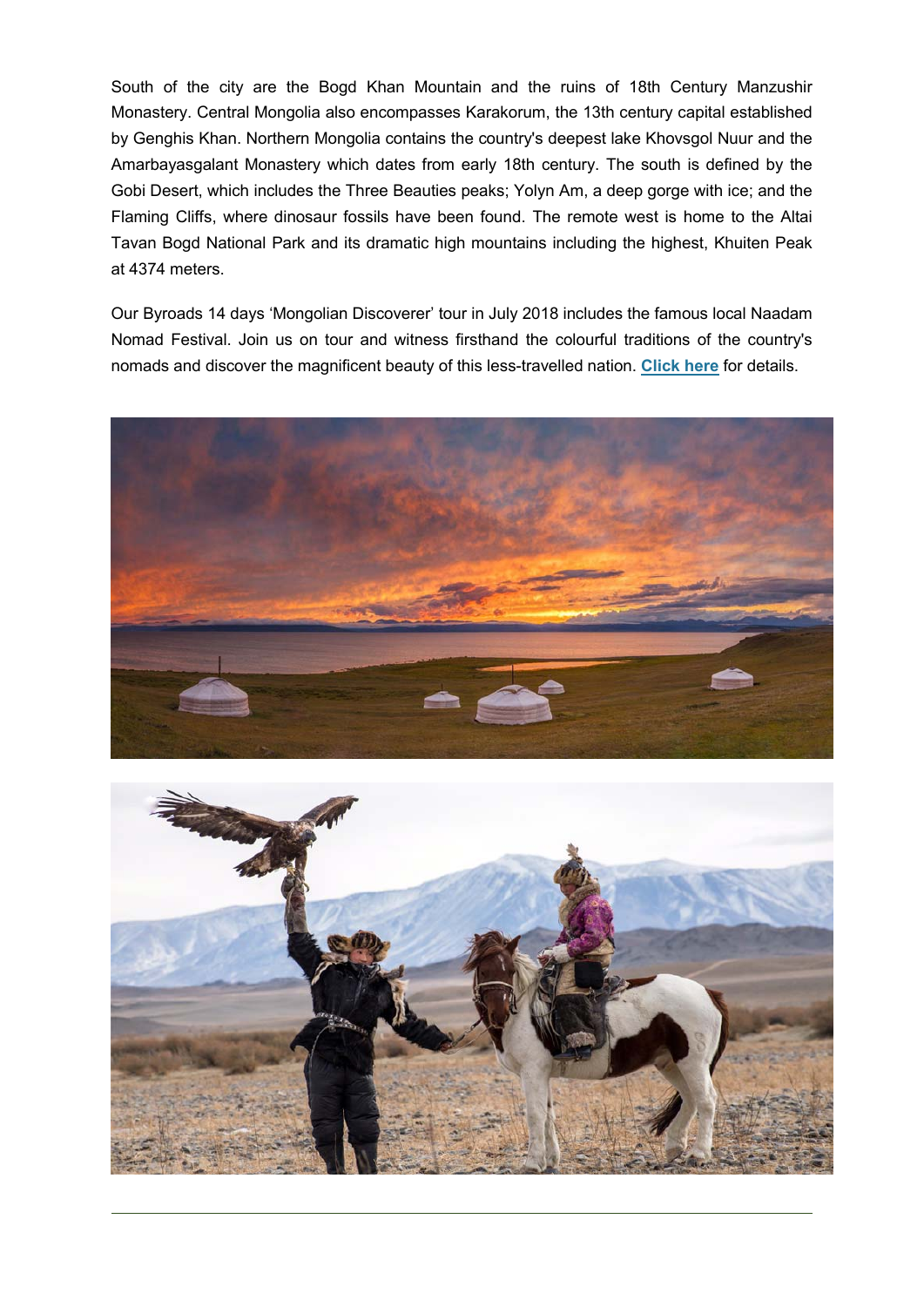#### **Byroads Featured Accommodation - Cuban 'Casas Particulares'**

A 'casa particular' is Spanish for a 'private house' and in Cuba this is a popular form of accommodation for travellers. It is effectively a private home-stay, similar to our own bed and breakfast accommodation. Following the collapse of the Soviet Union, one of Cuba's main economic supporters, the country entered into a severe economic crisis and in 1997 the Cuban government decided to allow Cubans to rent out rooms in their houses or apartments to tourists. This measure allowed Cuban families to legally have a new source of revenue during bad economic times. It also allowed tourists a more authentic opportunity to meet Cubans and sample local Cuban cuisine. Today they are a popular form of accommodation, particularly in Havana and Trinidad.

Our 14 Day 'Rhythms of Cuba' tour uses the services of 'Casas Particulares' in the seaside town of Trinidad. These are generally more simple accommodation than hotels, but they are clean and comfortable and they afford a unique opportunity for you to get to know the local Cubans. **Click here** to see our tour details.